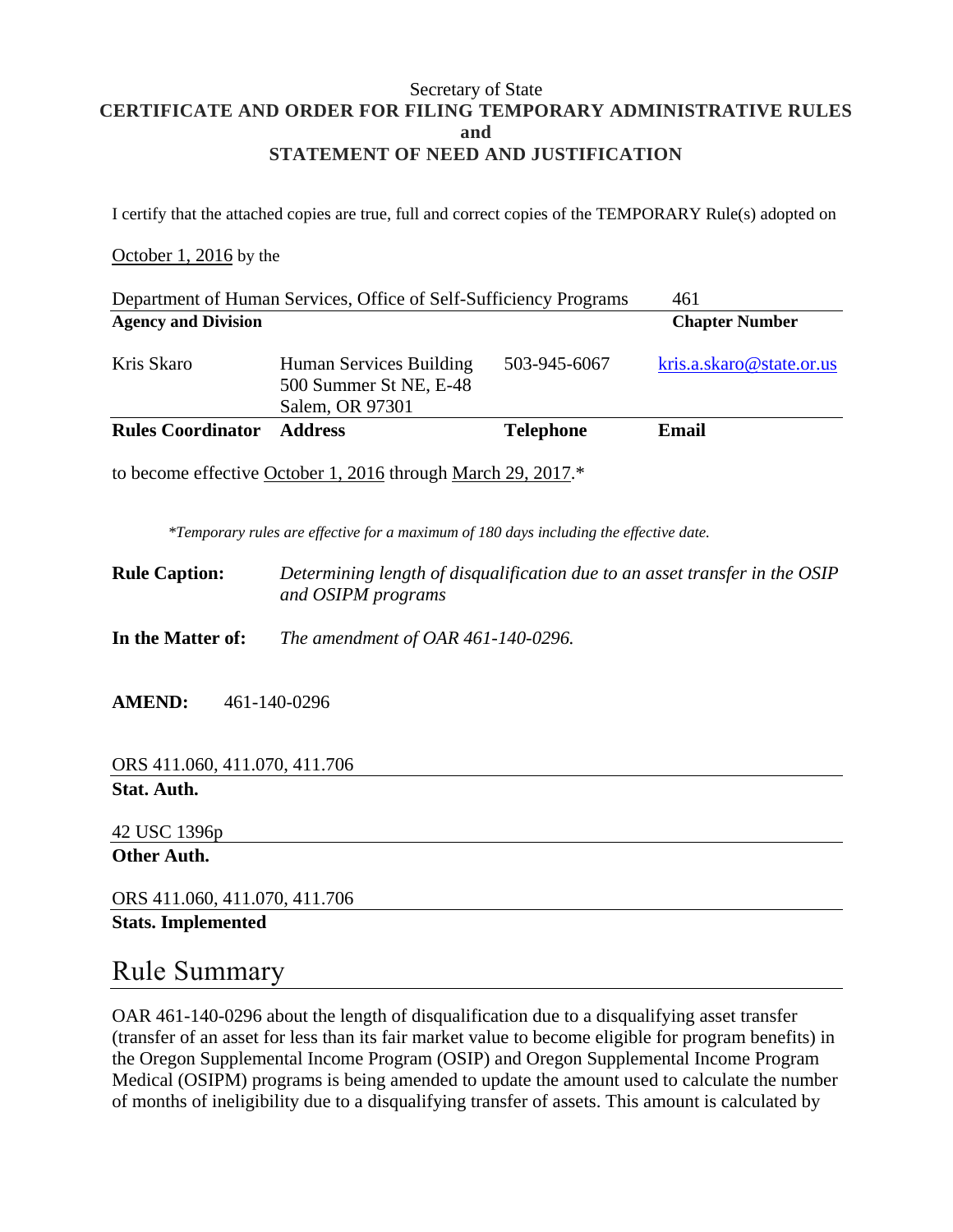using the average monthly cost to a private patient of nursing facility services in Oregon. This change needs to be adopted by temporary rule on October 1, 2016.

In addition, non-substantive edits may be made to: ensure consistent terminology throughout self-sufficiency program rules and policies; make general updates consistent with current Department practices; update statutory and rule references; correct formatting and punctuation; improve ease of reading; and clarify Department rules and processes.

## Need for the Rules

OAR 461-140-0296 needs to be amended to update the amount used to calculate the number of months of ineligibility due to a disqualifying transfer of assets. This amount is calculated by using the average monthly cost to a private patient of nursing facility services in Oregon and needs to be updated effective October 1, 2016. The continued use of the outdated amount likely would cause clients to be disqualified for more months than they would with the updated figure. The amended rule will reflect the correct amount used to calculate the number of months of ineligibility due to a disqualifying transfer of assets.

### Documents Relied Upon

Genworth Cost of Care Survey available at [https://www.genworth.com/about-us/industry](https://www.genworth.com/about-us/industry-expertise/cost-of-care.html)[expertise/cost-of-care.html.](https://www.genworth.com/about-us/industry-expertise/cost-of-care.html)

# Justification of Temporary Rules

The Department finds that failure to act promptly by amending OAR 461-140-0296 will result in serious prejudice to the public interest, the Department, and OSIP and OSIPM clients because the Department would be out of compliance with federal law. The Department needs to proceed by temporary rule because the public, the Department, and clients will immediately benefit when the rule accurately reflects the figure used to calculate the length of disqualification.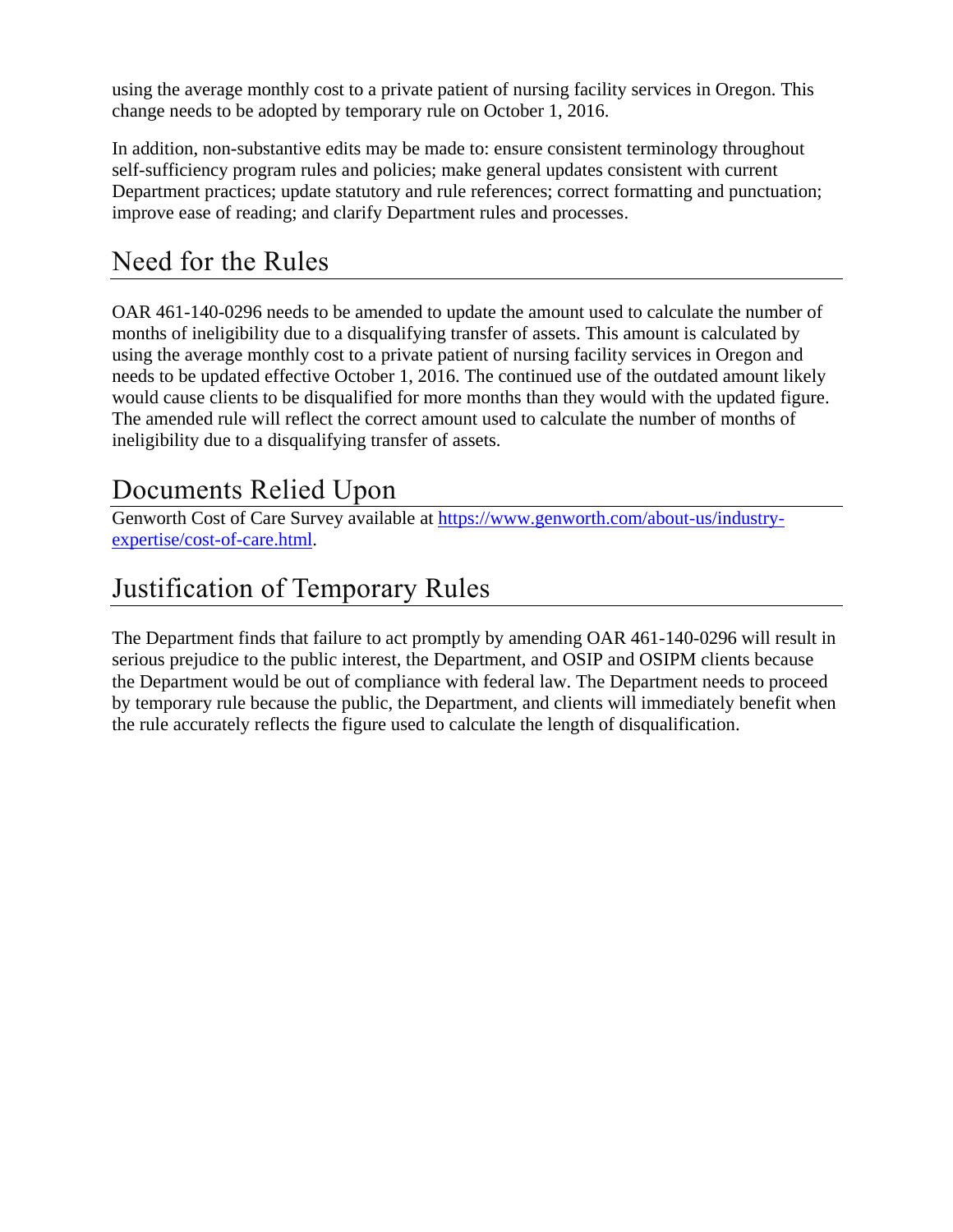461-140-0296 Eff. 9-1-16 Temp. Eff. 10-1-16 through 3-29-17 Length of Disqualification Due to an Asset Transfer; OSIP and OSIPM

- (1) This rule applies to clients in the OSIP and OSIPM programs who live in a *nonstandard living arrangement* (see OAR 461-001-0000).
- (2) A *financial group* (see OAR 461-110-0530) containing a member disqualified due to the transfer of an asset is disqualified from receiving benefits. The length of a disqualification period resulting from the transfer is the number of months equal to the uncompensated value (see OAR 461-140-0250) for the transfer divided by the following dollar amount:
	- (a) If the *initial month* (see OAR 461-001-0000) is prior to October 1, 1998---\$2,595.
	- (b) If the *initial month* is on or after October 1, 1998 and prior to October 1, 2000--- \$3,320.
	- (c) If the *initial month* is on or after October 1, 2000 and prior to October 1, 2002--- \$3,750.
	- (d) If the *initial month* is on or after October 1, 2002 and prior to October 1, 2004--- \$4,300.
	- (e) If the *initial month* is on or after October 1, 2004 and prior to October 1, 2006--- \$4,700.
	- (f) If the *initial month* is on or after October 1, 2006 and prior to October 1, 2008--- \$5,360.
	- (g) If the *initial month* is on or after October 1, 2008 and prior to October 1, 2010--- \$6,494.
	- (h) If the *initial month* is on or after October 1, 2010 and prior to October 1, 2016--- \$7,663.
	- $(i)$  If the initial month is on or after October 1, 2016---\$8,425.
- (3) For transfers by a client and the spouse of a client that occurred before July 1, 2006:
	- (a) Add together the uncompensated value of all transfers made in one calendar month, and treat this total as one transfer.
	- (b) If the uncompensated value of the transfer is less than the applicable dollar amount identified in subsections  $(2)(a)$  to  $(2)(hi)$  of this rule, there is no disqualification.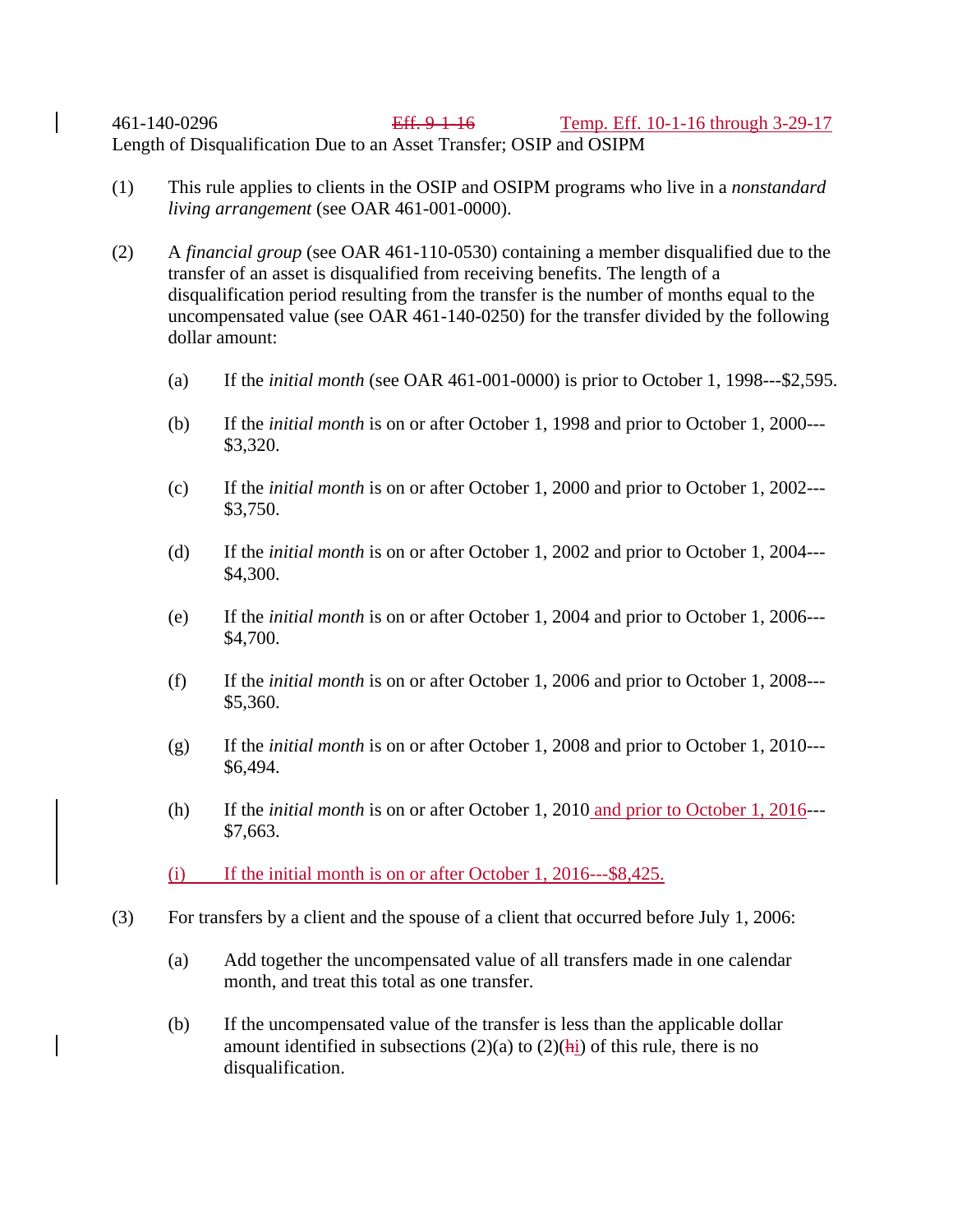- (c) If there are multiple transfers in amounts equal to or greater than the applicable dollar amount identified in subsections  $(2)(a)$  to  $(2)(hi)$  of this rule, each disqualification period is calculated separately.
- (d) The number of months resulting from the calculation in section (2) of this rule is rounded down to the next whole number.
- (e) Except as provided in subsection (3)(f) of this rule, the first month of the disqualification is the month the asset was transferred.
- (f) If disqualification periods calculated in accordance with this rule overlap, the periods are applied sequentially so that no two penalty periods overlap.
- (g) If both spouses of a couple are in a *nonstandard living arrangement* and made the disqualifying transfer, part of the disqualification is apportioned to each of them, based on their percentage of ownership in the transferred asset. If one spouse is unable to serve the resulting disqualification period for any reason, the remaining disqualification applicable to both spouses must be served by the remaining spouse.
- (4) For transfers by a client and the spouse of a client that occurred on or after July 1, 2006 and for income cap trusts under OAR  $461-145-0540(10)(c)$  that accumulate funds in excess of the applicable dollar amount identified in subsections  $(2)(a)$  to  $(2)(hi)$  of this rule:
	- (a) If there are multiple transfers by the client and the spouse of the client, including any transfer less than the applicable dollar amount identified in subsections (2)(a) to  $(2)(\overline{hi})$  of this rule, the value of all transfers are added together before dividing by the applicable dollar amount identified in subsections  $(2)(a)$  to  $(2)(h<sub>i</sub>)$  of this rule. For an income cap trust, the calculation in section (2) of this rule is performed as soon as, but not before, funds have accumulated to at least the applicable dollar amount identified in subsections  $(2)(a)$  to  $(2)(hi)$  of this rule.
	- (b) The quotient resulting from the calculation in section (2) of this rule is not rounded. The whole number of the quotient is the number of full months the financial group is disqualified. The remaining decimal or fraction of the quotient is used to calculate an additional partial month disqualification. This remaining decimal or fraction is converted to an additional number of days by multiplying the decimal or fraction by the number of days in the month following the last full month of the disqualification period. If this calculation results in a fraction of a day, the fraction of a day is rounded down.
	- (c) Notwithstanding when the Department learns of a disqualifying transfer, the first month of the disqualification is:
		- (A) For a client who transfers an asset while he or she is already receiving Department-paid *long-term care* (see OAR 461-001-0000) or *home and*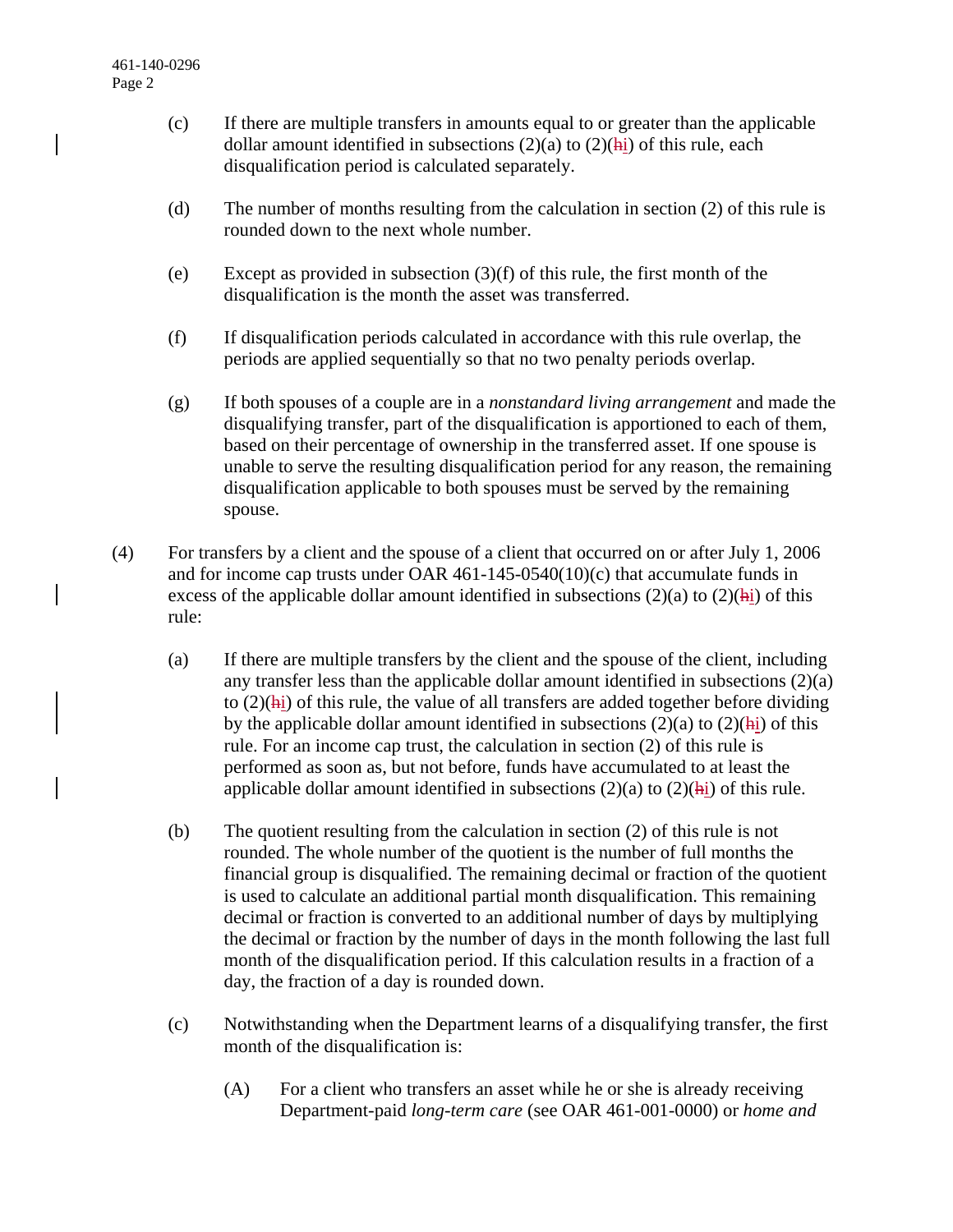*community-based care* (see OAR 461-001-0030) in a *nonstandard living arrangement*, the month following the month the asset was transferred, except that if disqualification periods calculated in accordance with this rule overlap, the periods are applied sequentially so that no two penalty periods overlap.

- (B) For an applicant who transfers an asset prior to submitting an application and being determined eligible and for a client who transfers an asset while he or she is already receiving benefits in a *standard living arrangement* (see OAR 461-001-0000), the *date of request* (see OAR 461-115-0030) for *long-term care* or *home and community-based care* as long as the applicant or client would otherwise be eligible but for this disqualification period. If the applicant or client is not otherwise eligible on the *date of request*, the disqualification begins the first date following the *date of request* that the applicant or client would be otherwise eligible but for the disqualification period.
- (d) If both spouses of a couple are in a *nonstandard living arrangement* and made the disqualifying transfer, part of the disqualification is apportioned to each of them, based on their percentage of ownership in the transferred asset. If one spouse is unable to serve the resulting disqualification period, the remaining disqualification applicable to both spouses must be served by the remaining spouse.
- (5) If an asset is owned by more than one person, by joint tenancy, tenancy in common, or similar arrangement, the share of the asset owned by the client is considered transferred when any action is taken either by the client or any other person that reduces or eliminates the client's control or ownership in the client's share of the asset.
- (6) For an annuity that is a disqualifying transfer under section  $(11)$  of OAR 461-145-0022, the disqualification period is calculated based on the *uncompensated value* as calculated under OAR 461-140-0250, unless the only requirement that is not met is that the annuity pays beyond the actuarial life expectancy of the annuitant. If the annuity pays beyond the actuarial life expectancy of the annuitant, the disqualification is calculated according to section (7) of this rule.
- (7) If a client or the spouse of a client purchases an annuity on or before December 31, 2005 and the annuity pays benefits beyond the actuarial life expectancy of the annuitant, as determined by the Period Life Table of the Office of the Chief Actuary of the Social Security Administration, a disqualification period is assessed for the value of the annuity beyond the actuarial life expectancy of the annuitant.
- (8) A single transfer of an asset may cause a disqualification for both a medical assistance program under this rule and the SSI cash grant. The period of the disqualification is likely to be longer for SSI than for the medical assistance program, so a person may be eligible again for the medical assistance program while still disqualified from receiving SSI. The provisions of this rule are applied without regard to the related disqualification for SSI.